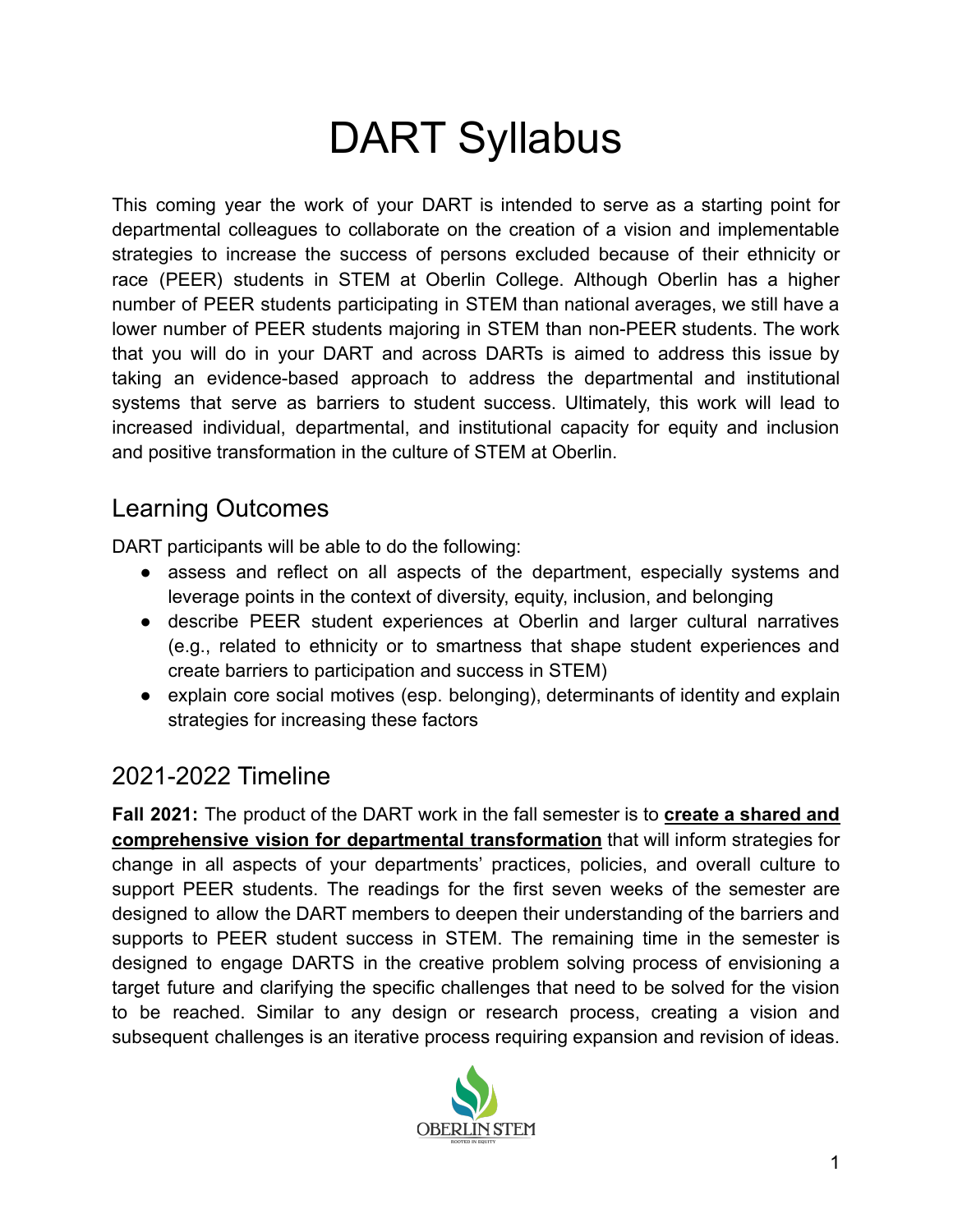This is also a time to bring non-DART members of your department into this process so that their wisdom is tapped and their support is nurtured.

**Spring 2022:** The spring semester is a time for DARTs to begin working on the design of their vision- and evidence- informed strategies. This design work can include members of the department outside of the DART.

# Expectations for Participation

Creating a comprehensive vision, strategies, and re-culturing your department will require a committed effort. DARTs are expected to meet at least once a week to discuss readings and collaborate to complete the deliverables. Please note that this means that like our expectations of students, some of this work will need to take place between weekly meetings. DARTs are encouraged to use conversational strategies such as ORID, orbits, and jigsaws to structure conversations equitably and to tap the diversity of understandings and insights within the DART.

#### Submitting Deliverables

Each week one DART member will be responsible for posting the group's deliverables.

#### Engaging the whole department

DARTs are especially encouraged to involve non-DART colleagues in comprehending institutional and departmental data on students' experiences, as well as in envisioning the target future and clarifying the specific gaps and obstacles to be addressed for the vision to be achieved (weeks 12/13, 1/3, 1/10, and 1/17).

## Cross-DART Collaboration and Community

Institutional change across STEM at Oberlin will require collaboration across departments. To support DART members in collaborating across departments, we will be providing opportunities for individual DART members to share resources, ideas, questions, and concerns with our community of change agents. These opportunities include all-DART meetings and continued opportunities through the Padlet platform where teams will share their deliverables and individual members are invited to respond to weekly discussion questions. Also, as we continue to build our capacity for change, this can also serve as a space for us to pose questions to and/or share resources with the community.

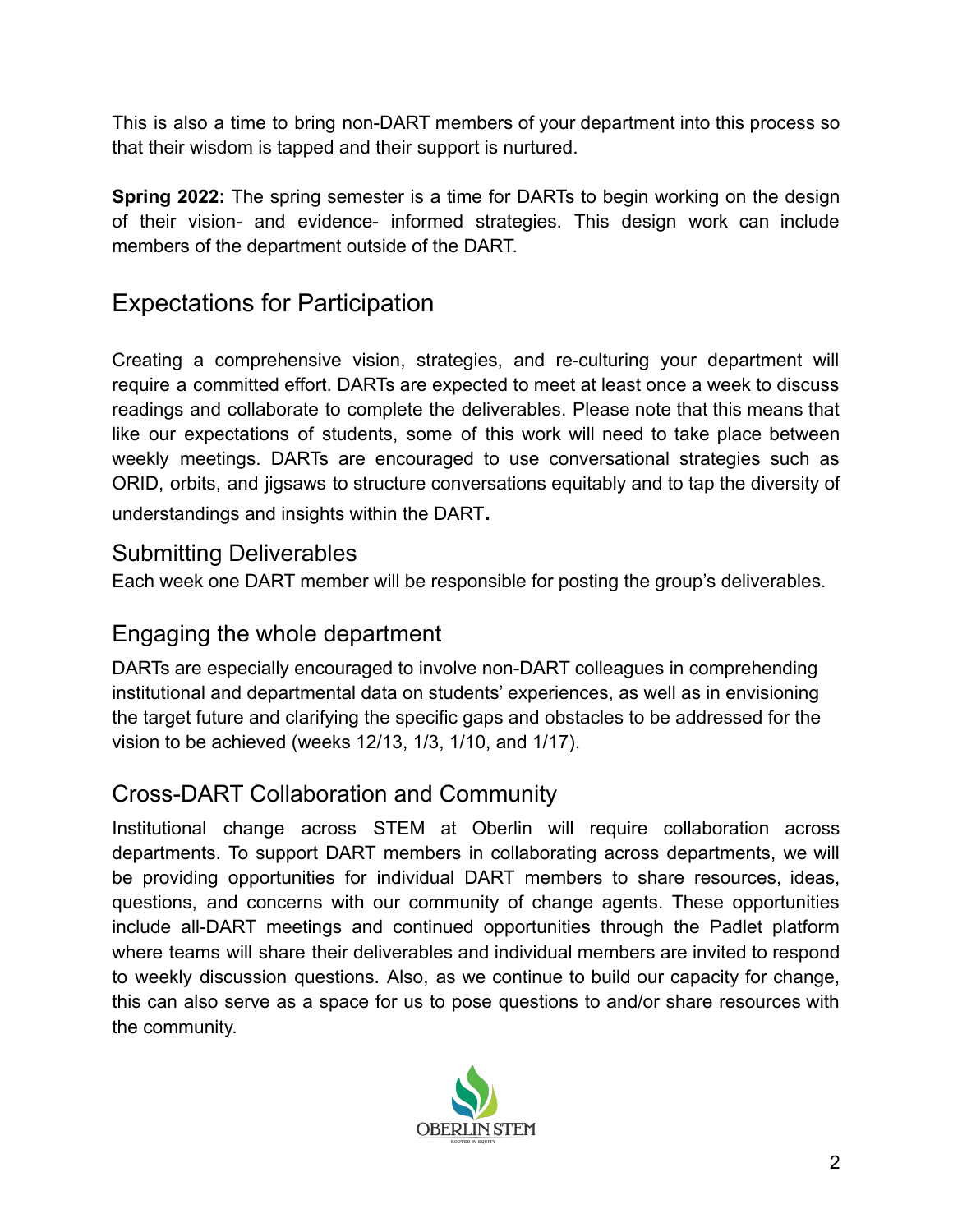| <b>Schedule of Readings</b>                          |                                                                                                                                                                                                                                                                                                                                                                                                                                                                                                                                                                                                                                                                                                                                                           |                                                                                                                                                                                                                                                                                                                                                                                                                                           |
|------------------------------------------------------|-----------------------------------------------------------------------------------------------------------------------------------------------------------------------------------------------------------------------------------------------------------------------------------------------------------------------------------------------------------------------------------------------------------------------------------------------------------------------------------------------------------------------------------------------------------------------------------------------------------------------------------------------------------------------------------------------------------------------------------------------------------|-------------------------------------------------------------------------------------------------------------------------------------------------------------------------------------------------------------------------------------------------------------------------------------------------------------------------------------------------------------------------------------------------------------------------------------------|
| <b>Week</b>                                          | Goal                                                                                                                                                                                                                                                                                                                                                                                                                                                                                                                                                                                                                                                                                                                                                      | <b>Readings and Deliverables</b>                                                                                                                                                                                                                                                                                                                                                                                                          |
| <b>Week of 10/4:</b><br>Assessing your<br>department | The first steps to creating a departmental<br>vision are to assess and reflect on all<br>aspects of the department. This week's<br>readings and deliverable are designed to<br>support your individual and collective<br>assessment of your departmental contexts.<br>Success of the project requires that the<br>entire department buy-in to the DART's<br>outcomes. This will be easier if non-DART<br>members are informed of what's going on<br>during the year. Please work with your Chair<br>to decide how the DART will keep the rest of<br>the department informed: a 2 min summary<br>of activities at weekly department meetings,<br>a somewhat longer time (15 min?) each<br>month, or something else you think would<br>work for your group. | <b>Readings:</b><br>Meadows, "Leverage Points Places to<br>Intervene in a System"<br>"Four Frames for Systemic Change in STEM<br>$\bullet$<br>Departments"; Ladson-Billings<br>"Maria Klawe Won't Let Computer Science<br>$\bullet$<br>Remain a Boys' Club"<br><b>Deliverable: Completed PULSE Rubric</b><br>A plan as to how you will keep the non-DART<br>members of the department informed for the period<br>between now and mid Dec. |

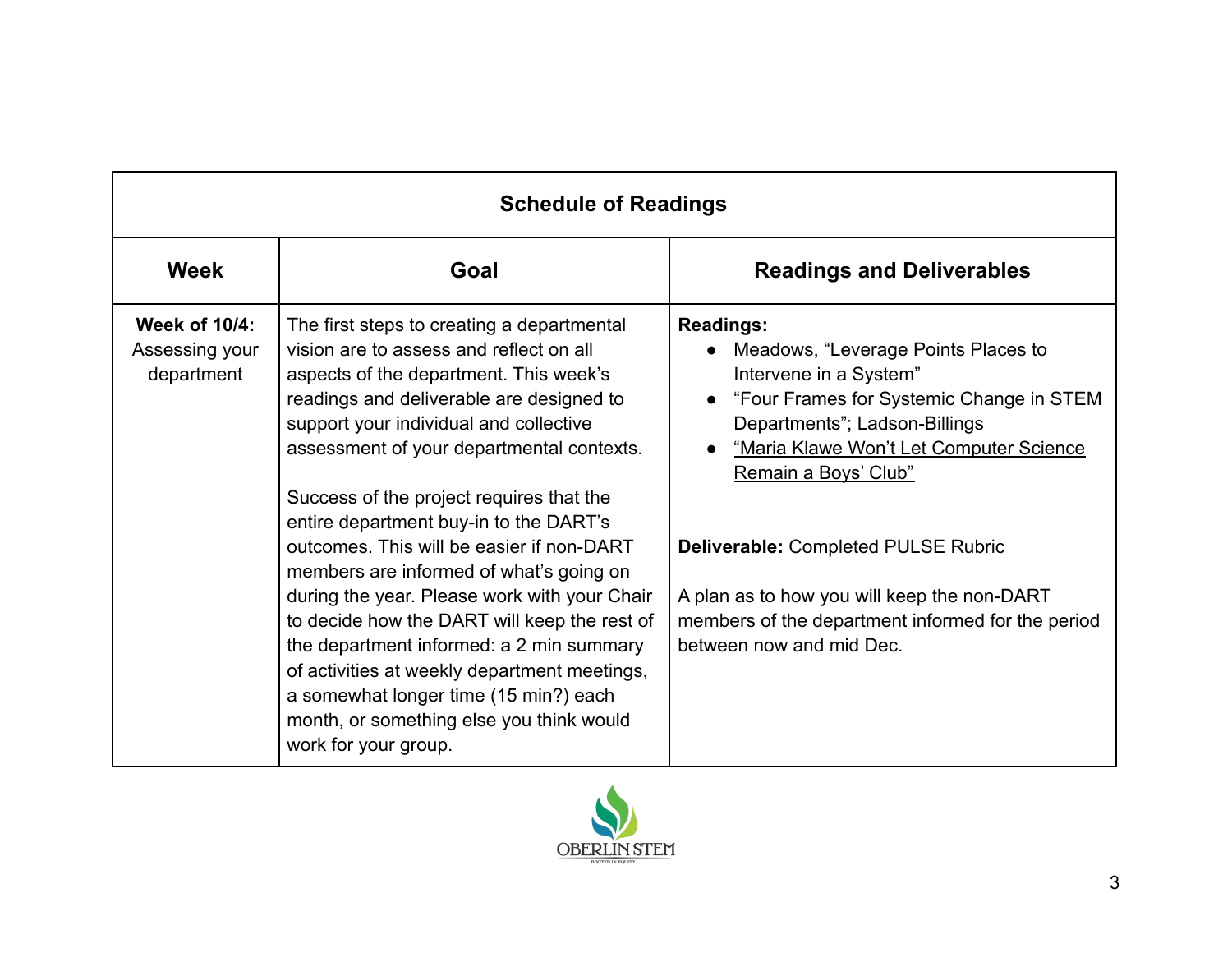| Week of 10/11:<br>Understanding<br>the student<br>experience I | The goal of this project is to shift the culture<br>of your department and STEM at Oberlin<br>overall in support of the success of PEER<br>students. This week's readings allow you to<br>have a greater understanding of PEER<br>student experiences at Oberlin and the larger<br>cultural narratives that shape student<br>experiences in school.             | Reading:<br>Summaries of listening sessions and climate<br>surveys<br>Nasir et al., "Racial Storylines and<br>$\bullet$<br>Implications for Learning"<br>Seymour and Hunter Talking About Leaving -<br>Chapter 3<br><b>Deliverable:</b> Post a summary of emergent themes<br>and questions that arose from your discussion.                                                                                     |
|----------------------------------------------------------------|-----------------------------------------------------------------------------------------------------------------------------------------------------------------------------------------------------------------------------------------------------------------------------------------------------------------------------------------------------------------|-----------------------------------------------------------------------------------------------------------------------------------------------------------------------------------------------------------------------------------------------------------------------------------------------------------------------------------------------------------------------------------------------------------------|
| Week of 10/18:<br>Making the<br>implicit explicit              | Creating a cultural shift requires a full<br>understanding of the systems that uphold the<br>barriers to success for PEER students. This<br>week's readings were selected to lift the veil<br>on some of the ways that pervasive systems<br>of oppression exist in our institution in ways<br>that are evident and those that are more<br>difficult to discern. | <b>Readings:</b><br>• Valencia, "Conceptualizing the Notion of<br>Deficit Thinking"<br>McGee, "Interrogating Structural Racism in<br>$\bullet$<br><b>STEM Higher Education"</b><br>Cimpian and Leslie, "The Brilliance Trap";<br>$\bullet$<br>Hatt, "Smartness as a Cultural Practice in<br>Schools"<br><b>Deliverable:</b> Post a summary of emergent themes<br>and questions that arose from your discussion. |

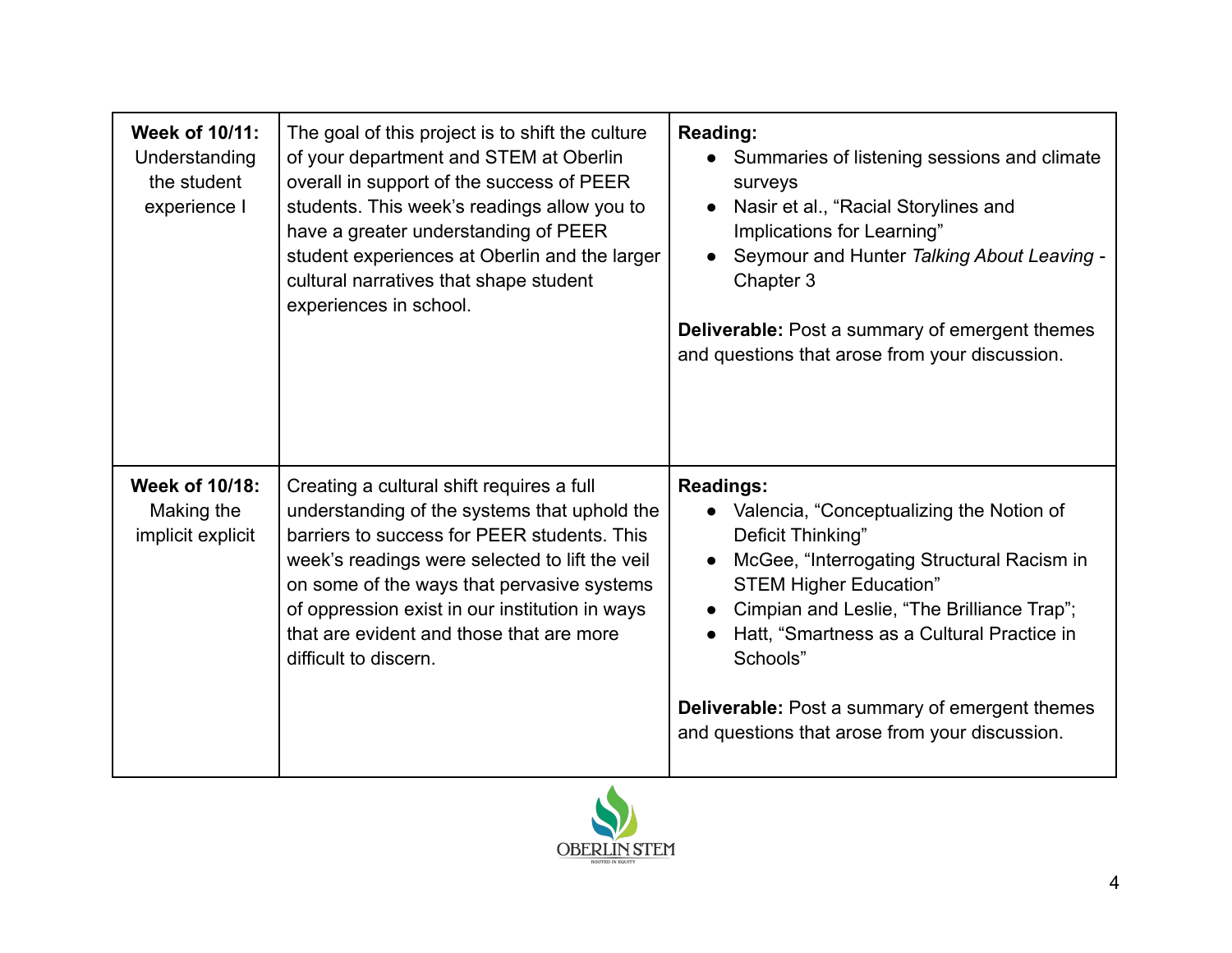| Week of 10/25:<br>Growth mindset<br>and Stereotype<br>Threat | Learning is a cognitive and affective process<br>that is impacted greatly by the learning<br>environment and the large and small cues in<br>a classroom. This week's readings were<br>selected to (re)introduce DART members to<br>the importance of two important affective<br>factors-- growth mindset and stereotype<br>threat-- that impact students in the classroom<br>and other group settings. | <b>Readings:</b><br>• North and Fiske, Driven to Exclude: How<br>Core Social Motives Explain Social<br>Exclusion<br>Rattan, Good, and Dweck, "It's Ok — Not<br>$\bullet$<br>Everyone Can Be Good at Math': Instructors<br>with an Entity Theory Comfort (and<br>Demotivate) Students"<br>Canning et al., "STEM Faculty Who Believe<br>$\bullet$<br>Ability Is Fixed Have Larger Racial<br>Achievement Gaps and Inspire Less Student<br><b>Motivation in Their Classes"</b><br>Beasley and Fischer, "Why They Leave: The<br>Impact of Stereotype Threat on the Attrition<br>of Women and Minorities from Science, Math<br>and Engineering Majors." |
|--------------------------------------------------------------|--------------------------------------------------------------------------------------------------------------------------------------------------------------------------------------------------------------------------------------------------------------------------------------------------------------------------------------------------------------------------------------------------------|---------------------------------------------------------------------------------------------------------------------------------------------------------------------------------------------------------------------------------------------------------------------------------------------------------------------------------------------------------------------------------------------------------------------------------------------------------------------------------------------------------------------------------------------------------------------------------------------------------------------------------------------------|
|                                                              |                                                                                                                                                                                                                                                                                                                                                                                                        | <b>Deliverable:</b> Post a summary of emergent themes<br>and questions that arose from your discussion.                                                                                                                                                                                                                                                                                                                                                                                                                                                                                                                                           |

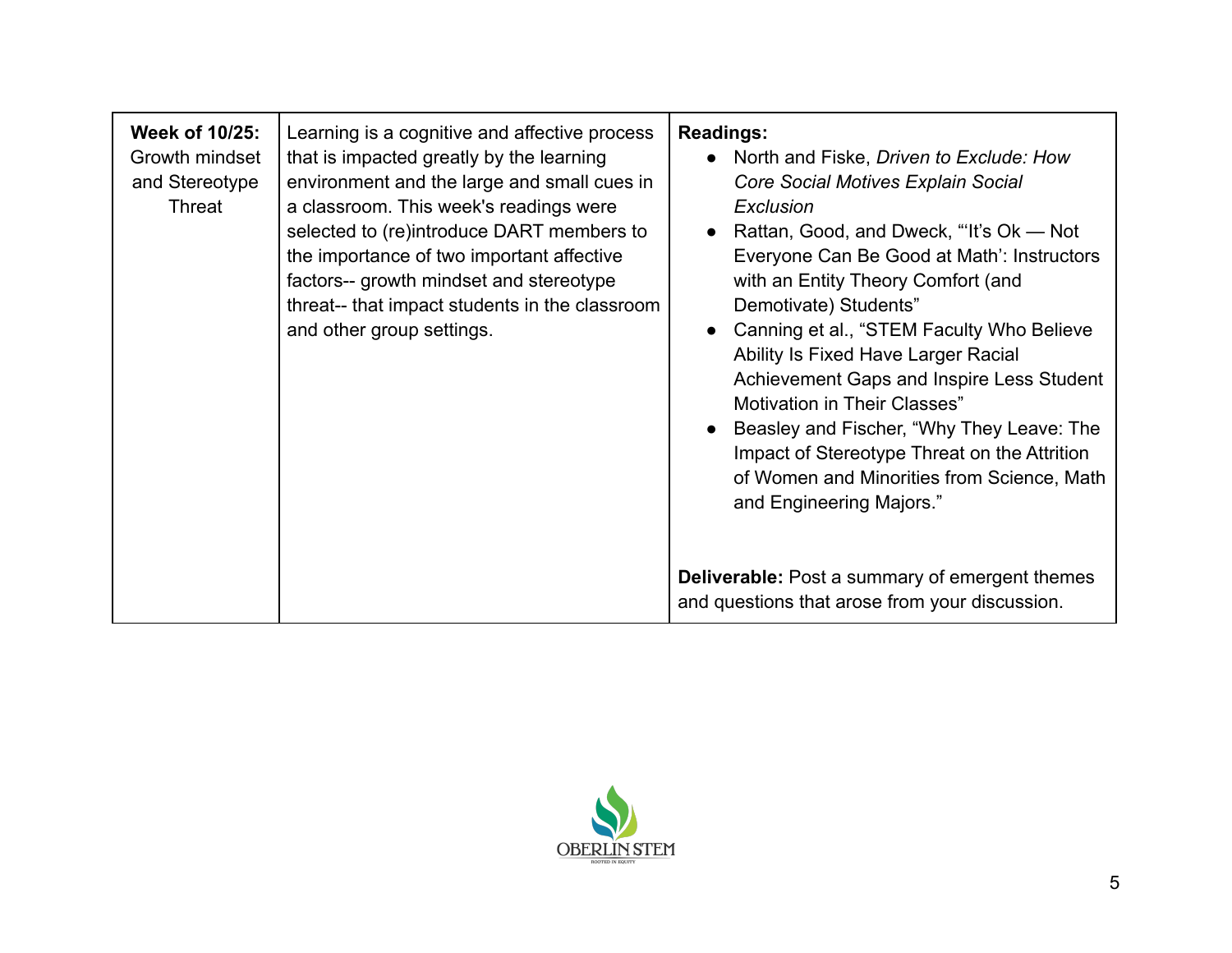| <b>Week of 11/1:</b><br>Sense of<br>Belonging and<br>Science Identity | An inclusive and equitable culture in STEM<br>supports students to feel a sense of<br>belonging to the communities in their<br>classes, department and STEM while also<br>supporting the growth of their identity as<br>scientists. This week's readings explore<br>these factors, their relationship to each other<br>and to student success. | <b>Readings:</b><br>Rainey et al., "Race and Gender Differences<br>in How Sense of Belonging Influences<br>Decisions to Major in STEM"<br>Zumbrunn et al., "Support, Belonging,<br>$\bullet$<br>Motivation, and Engagement in the College<br>Classroom: A Mixed Method Study"<br>Eagan et al., "Accentuating Advantage:<br>Developing Science Identity during College"<br>Optional additional reading: Chen et al., "Am<br>I a Science Person? A Strong Science<br>Identity Bolsters Minority Students' Sense of<br>Belonging and Performance in College"<br><b>Deliverable:</b> Post a summary of emergent themes<br>and questions that arose from your discussion. |
|-----------------------------------------------------------------------|------------------------------------------------------------------------------------------------------------------------------------------------------------------------------------------------------------------------------------------------------------------------------------------------------------------------------------------------|----------------------------------------------------------------------------------------------------------------------------------------------------------------------------------------------------------------------------------------------------------------------------------------------------------------------------------------------------------------------------------------------------------------------------------------------------------------------------------------------------------------------------------------------------------------------------------------------------------------------------------------------------------------------|
| <b>Week of 11/8:</b><br>Understanding<br>Student<br>Experience II     | This week you are provided with quantitative<br>data to complement the qualitative data your<br>DART discussed previously. This week's<br>readings are intended to work alongside the<br>previous readings as you interrogate what<br>about student experiences in your<br>departments inform these outcomes.                                  | <b>Reading:</b><br>Quantitative departmental data about<br>students<br>Ladson-Billings, "From the Achievement Gap<br>to the Education Debt: Understanding<br>Achievement in U.S. Schools"<br>Read and discuss the <b>padlet</b> posts from<br>other DART groups. Feel free to leave a                                                                                                                                                                                                                                                                                                                                                                                |

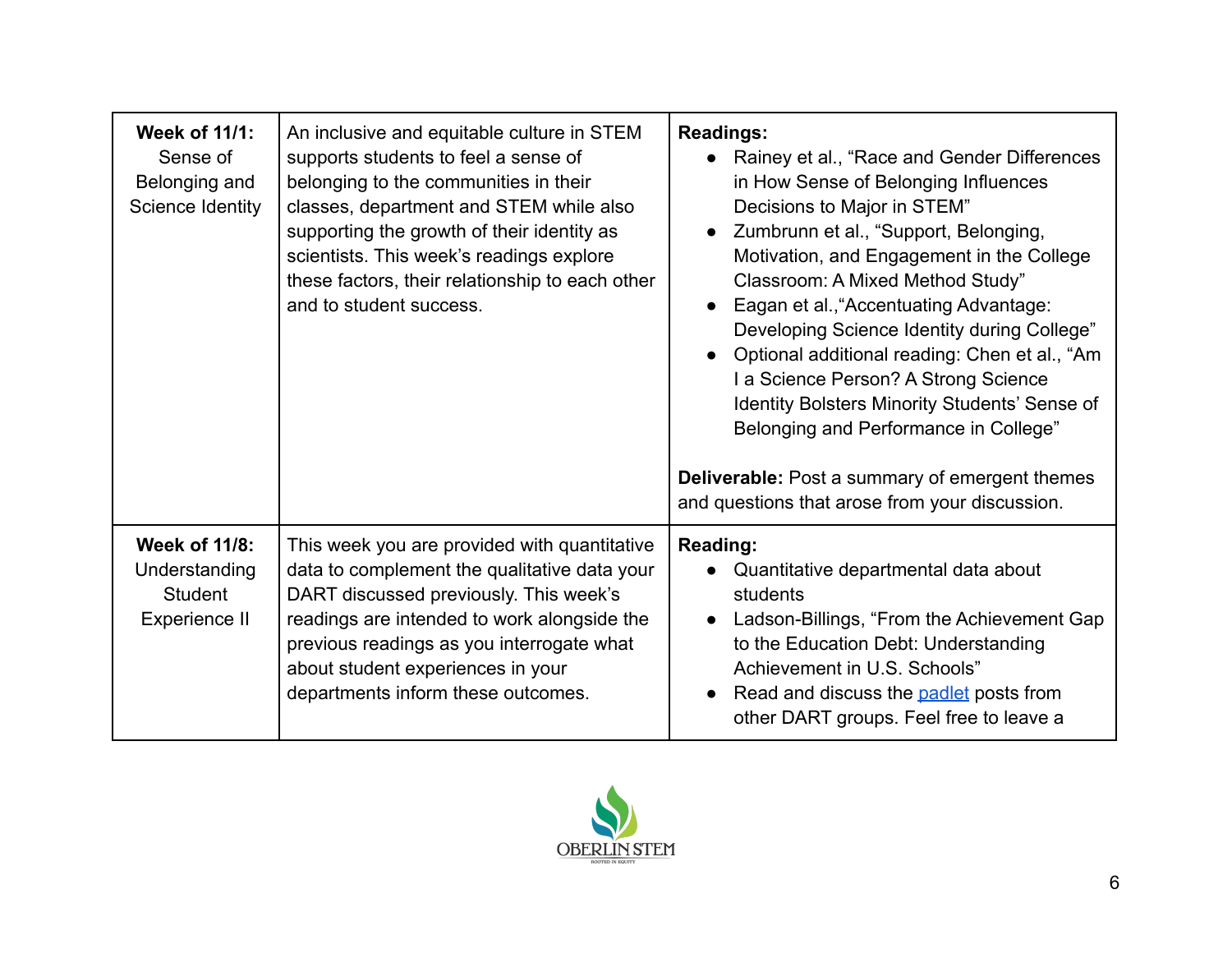|                                                |                                                                                                                                                                                                                                                                                                                           | comment, question, or share an idea with<br>them.<br>Optional additional reading: Svoboda<br>$\bullet$<br>Gouvea "Antiracism and the Problems with<br>"Achievement Gaps" in STEM Education"                                        |
|------------------------------------------------|---------------------------------------------------------------------------------------------------------------------------------------------------------------------------------------------------------------------------------------------------------------------------------------------------------------------------|------------------------------------------------------------------------------------------------------------------------------------------------------------------------------------------------------------------------------------|
|                                                |                                                                                                                                                                                                                                                                                                                           | <b>Deliverable:</b> Post a summary of emergent themes<br>and questions that arose from your discussion and<br>a plan for how you will share the information about<br>your DART's work with the students in your<br>department.     |
| Week of 11/15:<br>Developing Self<br>Awareness | With an understanding of student<br>experiences and academic outcomes, this<br>week is designed to reflect on your individual<br>and department's role in this system. The<br>readings and group deliverable are designed<br>to take a closer look at ourselves as leverage<br>points in the larger institutional system. | <b>Readings:</b><br>• Peifer, "Looking Back on a Life of<br>Unacknowledged Privilege and a Call to<br>Action"<br>Bell et al., "Knowing Ourselves as<br>$\bullet$<br>Instructors"<br>Deliverable:<br>DART response to "Who are we?" |
| <b>Thanksgiving</b>                            |                                                                                                                                                                                                                                                                                                                           |                                                                                                                                                                                                                                    |

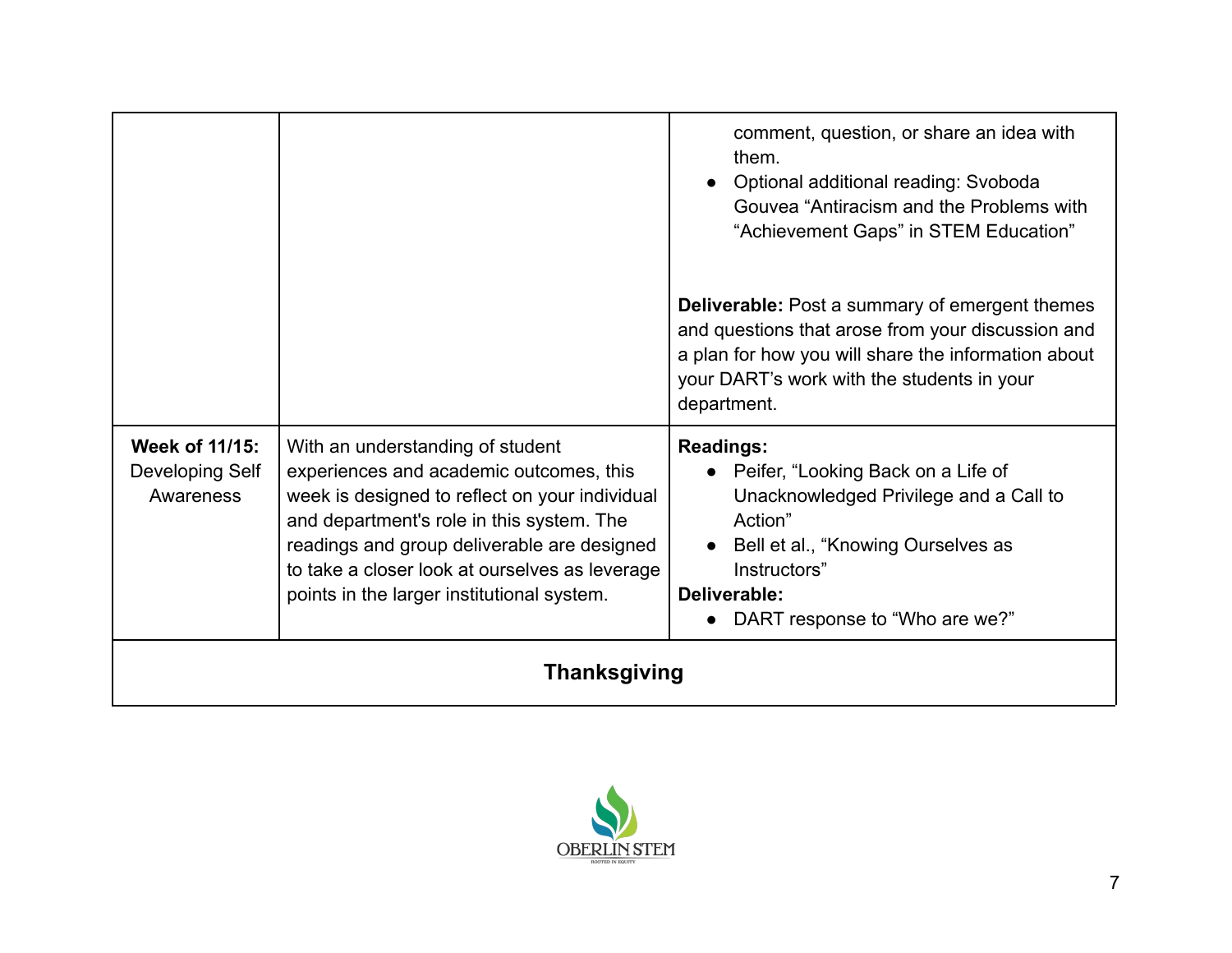| Week of 11/29: Inter-DART Discussion<br>This is an opportunity to pick an area you are interested in (from a list that we will provide) to learn more about. You will<br>then discuss this area with those from other teams. |                                                                                                                                                                                                                                                                                                                                                                                                                                                              |                                                                                                                                                                                                                                                                                                                                                                                                                                                                                                                                         |
|------------------------------------------------------------------------------------------------------------------------------------------------------------------------------------------------------------------------------|--------------------------------------------------------------------------------------------------------------------------------------------------------------------------------------------------------------------------------------------------------------------------------------------------------------------------------------------------------------------------------------------------------------------------------------------------------------|-----------------------------------------------------------------------------------------------------------------------------------------------------------------------------------------------------------------------------------------------------------------------------------------------------------------------------------------------------------------------------------------------------------------------------------------------------------------------------------------------------------------------------------------|
| Week of 12/6: All DART Meeting<br>This is an opportunity to check-in with the Leadership team and other Teams for shared reflection.                                                                                         |                                                                                                                                                                                                                                                                                                                                                                                                                                                              |                                                                                                                                                                                                                                                                                                                                                                                                                                                                                                                                         |
| <b>Week of 12/13:</b><br>Deeply engage<br>with non-DART<br>colleagues                                                                                                                                                        | DARTs are especially encouraged to involve<br>non-DART colleagues in weeks 12/13, 1/3,<br>1/10, and 1/17, as uniting behind a shared<br>vision is key. The week of 12/13 is devoted<br>to clarifying the nature of the challenge by<br>revisiting institutional and departmental data<br>on students' experiences. One goal is to<br>deepen non-DART colleagues'<br>understanding of the situation, so that the<br>compelling need for action is understood. | Reading:<br>• Fisher and Henderson, "Department-Level<br><b>Instructional Change: Comparing Prescribed</b><br>versus Emergent Strategies"<br>Your initial PULSE rubric and any notes<br>$\bullet$<br>about identified leverage points and other<br>conversations<br>Creative problem solving tool:<br>• A tool for assessing a situation by probing<br>who, what, where, when why, and how (5Ws)<br>and an $H$ )<br>Deliverable:<br>• A concise description $(\sim 75$ words) of the<br>situation (description will be added to Padlet) |
| <b>Winter break 12/20-1/2</b>                                                                                                                                                                                                |                                                                                                                                                                                                                                                                                                                                                                                                                                                              |                                                                                                                                                                                                                                                                                                                                                                                                                                                                                                                                         |

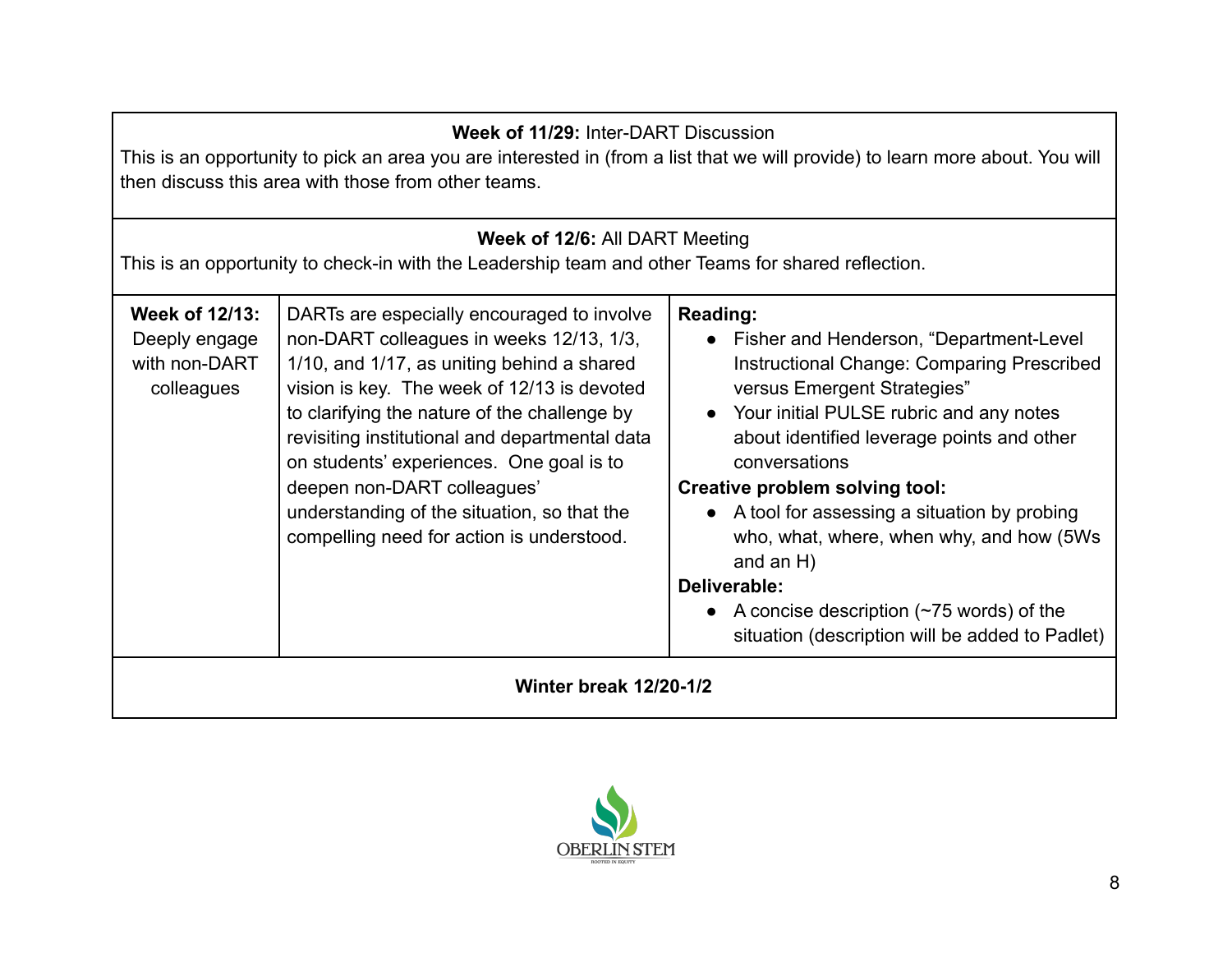| <b>Week of 1/3:</b><br>Creating a shared<br>vision                               | Creating a shared vision behind which all in<br>the department unite is a critical step: the<br>vision promotes coherence and unity and<br>guards against abandoning the project when<br>difficulties arise. This week the DART will<br>engage the department in envisioning a<br>target future. This is an opportunity to<br>consider the question "Wouldn't it be nice<br>if" without the confines of what may<br>currently limit these possibilities. Using the<br>initial draft of your vision, your team will<br>begin to consider how your team, and<br>department-at-large, will initially consider the<br>ways that your department can work together<br>to achieve your shared vision. This may also<br>lead to refining your initial vision. | <b>Creative problem solving tool:</b><br>• A tool for clarifying the vision through<br>divergent and then convergent thinking<br>Deliverable:<br>A vision statement (added to your team's<br>Padlet)                                                |
|----------------------------------------------------------------------------------|--------------------------------------------------------------------------------------------------------------------------------------------------------------------------------------------------------------------------------------------------------------------------------------------------------------------------------------------------------------------------------------------------------------------------------------------------------------------------------------------------------------------------------------------------------------------------------------------------------------------------------------------------------------------------------------------------------------------------------------------------------|-----------------------------------------------------------------------------------------------------------------------------------------------------------------------------------------------------------------------------------------------------|
| Weeks of 1/10<br>and 1/17:<br>Formulating<br>specific<br>challenges to be<br>met | These two weeks focus on defining the gaps<br>to be closed and the obstacles to be cleared<br>if the department is to achieve its target<br>future. The creative problem solving tools<br>will help participants refrain from settling on a<br>solution prematurely.                                                                                                                                                                                                                                                                                                                                                                                                                                                                                   | Creative problem solving tool:<br>Tools for formulating specific challenges<br>$\bullet$<br>through divergent and then convergent<br>thinking<br>Deliverable:<br>A statement of one to five specific<br>challenges, clearly stated in a way open to |